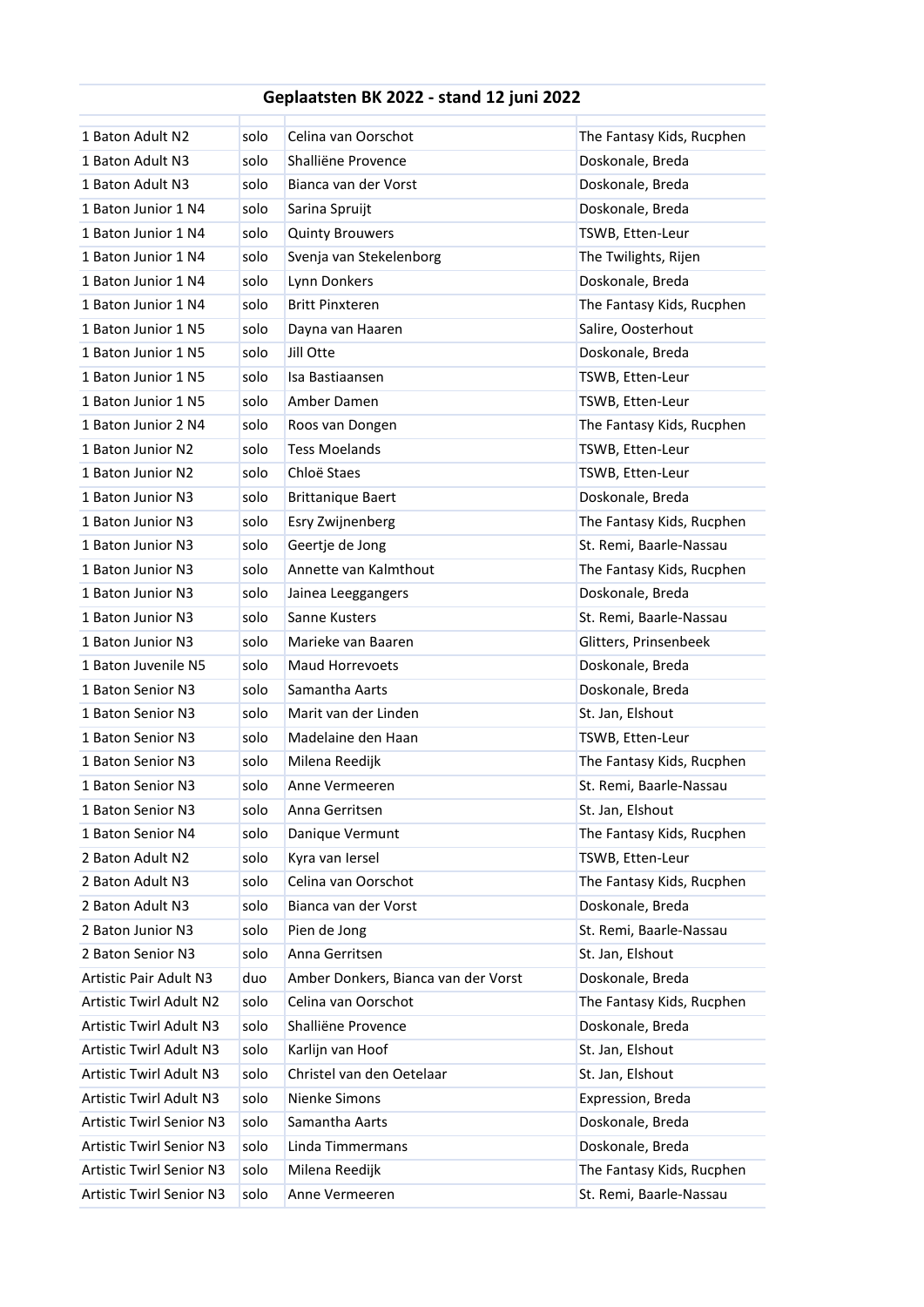| <b>Artistic Twirl Senior N3</b> | solo  | Milena Reedijk                                                       | The Fantasy Kids, Rucphen   |
|---------------------------------|-------|----------------------------------------------------------------------|-----------------------------|
| <b>Artistic Twirl Senior N3</b> | solo  | Anne Vermeeren                                                       | St. Remi, Baarle-Nassau     |
| AP Jeugd 1                      | team  | C-Team Expression                                                    | Expression, Breda           |
| AP Jeugd 1                      | solo  | Zoë Horevoets                                                        | Doskonale, Breda            |
| AP Jeugd 2                      | team  | E-Team The Fantasy Kids                                              | The Fantasy Kids, Rucphen   |
| AP Jeugd 2                      | team  | C-Team Re-Creation                                                   | Re-Creation, Ossendrecht    |
| AP Jeugd 2                      | team  | <b>Team The Twilights</b>                                            | The Twilights, Rijen        |
| AP Jeugd 2                      | team  | <b>B-Team Doskonale</b>                                              | Doskonale, Breda            |
| AP Jeugd 2                      | solo  | Romy Zijlmans                                                        | Expression, Breda           |
| AP Jeugd 2                      | solo  | Eline Koevoets                                                       | Salire, Oosterhout          |
| AP Jeugd 2                      | duo   | Esmee Theuns, Lucy Remie                                             | The Fantasy Kids, Rucphen   |
| AP Jeugd 2                      | duo   | Johanna de Jonker, Megan Clarke                                      | Expression, Breda           |
| AP Jeugd 3 Basis                | team  | A-Team Doskonale                                                     | Doskonale, Breda            |
| AP Jeugd 3 Basis                | team  | D-Team The Fantasy Kids                                              | The Fantasy Kids, Rucphen   |
| AP Jeugd 3 Basis                | team  | <b>B-Team TSWB</b>                                                   | TSWB, Etten-Leur            |
| AP Jeugd 3 Basis                | solo  | Juul Michielse                                                       | Salire, Oosterhout          |
| AP Jeugd 3 Basis                | solo  | Feline Joosen                                                        | Salire, Oosterhout          |
| AP Jeugd 3 Basis                | solo  | Sarina Spruijt                                                       | Doskonale, Breda            |
| AP Jeugd 3 Basis                | solo  | Maud Horrevoets                                                      | Doskonale, Breda            |
| AP Jeugd 3 Basis                | solo  | Jill Otte                                                            | Doskonale, Breda            |
| AP Jeugd 3 Basis                | solo  | Tessa Vergouwen                                                      | The Fantasy Kids, Rucphen   |
| AP Jeugd 3 Basis                | solo  | Fleur de Graaf                                                       | Dreamflash, Schijf          |
| AP Jeugd 3 Basis                | solo  | Floortje Verdaasdonk                                                 | Vlijt en Volharding, Alphen |
| AP Jeugd 3 Basis                | solo  | Fay de Jong                                                          | Doskonale, Breda            |
| AP Jeugd 3 Basis                | duo   | Jill Otte, Maud Horrevoets                                           | Doskonale, Breda            |
| <b>AP Junior Basis</b>          | team  | <b>B-Team Dreamflash</b>                                             | Dreamflash, Schijf          |
| AP Junior Basis                 | solo  | Ninthe Postma                                                        | Salire, Oosterhout          |
| <b>AP Junior Basis</b>          | solo  | <b>Brittanique Baert</b>                                             | Doskonale, Breda            |
| AP Junior Basis                 | solo  | Lynn Donkers                                                         | Doskonale, Breda            |
| AP Junior Basis                 | solo  | Chayenna Baay                                                        | Expression, Breda           |
| AP Junior Basis                 | solo  | Sanne Snepvangers                                                    | Dreamflash, Schijf          |
| AP Junior Basis                 | solo  | <b>Iris Snepvangers</b>                                              | Dreamflash, Schijf          |
| AP Junior Basis                 | solo  | Lisa van der Linden                                                  | The Fantasy Kids, Rucphen   |
| AP Junior Basis                 | solo  | Svenja van Stekelenborg                                              | The Twilights, Rijen        |
| AP Junior Basis                 | solo  | Miranda Hoeckx                                                       | Re-Creation, Ossendrecht    |
| AP Junior Basis                 | solo  | Abigail Clarke                                                       | Expression, Breda           |
| AP Junior Basis                 | solo  | Femke Vergouwen                                                      | The Fantasy Kids, Rucphen   |
| AP Junior Basis                 | solo  | Anna van der Poel                                                    | Re-Creation, Ossendrecht    |
| AP Junior Basis                 | solo  | Suze Antonissen                                                      | Dreamflash, Schijf          |
| AP Junior Basis                 | ens   | Eline Verdaasdonk, Fleur de Vuijst, Noora<br>van Dijk, Ylva van Dijk | Vlijt en Volharding, Alphen |
| AP Junior Basis                 | duo   | Sanne Snepvangers, Suze Antonissen                                   | Dreamflash, Schijf          |
| AP Junior Basis                 | duo   | Lynn Donkers, Sarina Spruijt                                         | Doskonale, Breda            |
| AP Junior Basis                 | duo   | Fenne van Bree, Meike van Bree                                       | De Wiebert, Uden            |
| AP Senior                       | groep | Groep Doskonale                                                      | Doskonale, Breda            |
| AP Senior Basis                 | team  | A-Team The Fantasy Kids                                              | The Fantasy Kids, Rucphen   |
| AP Senior Basis                 | team  | E-Team Dreamflash                                                    | Dreamflash, Schijf          |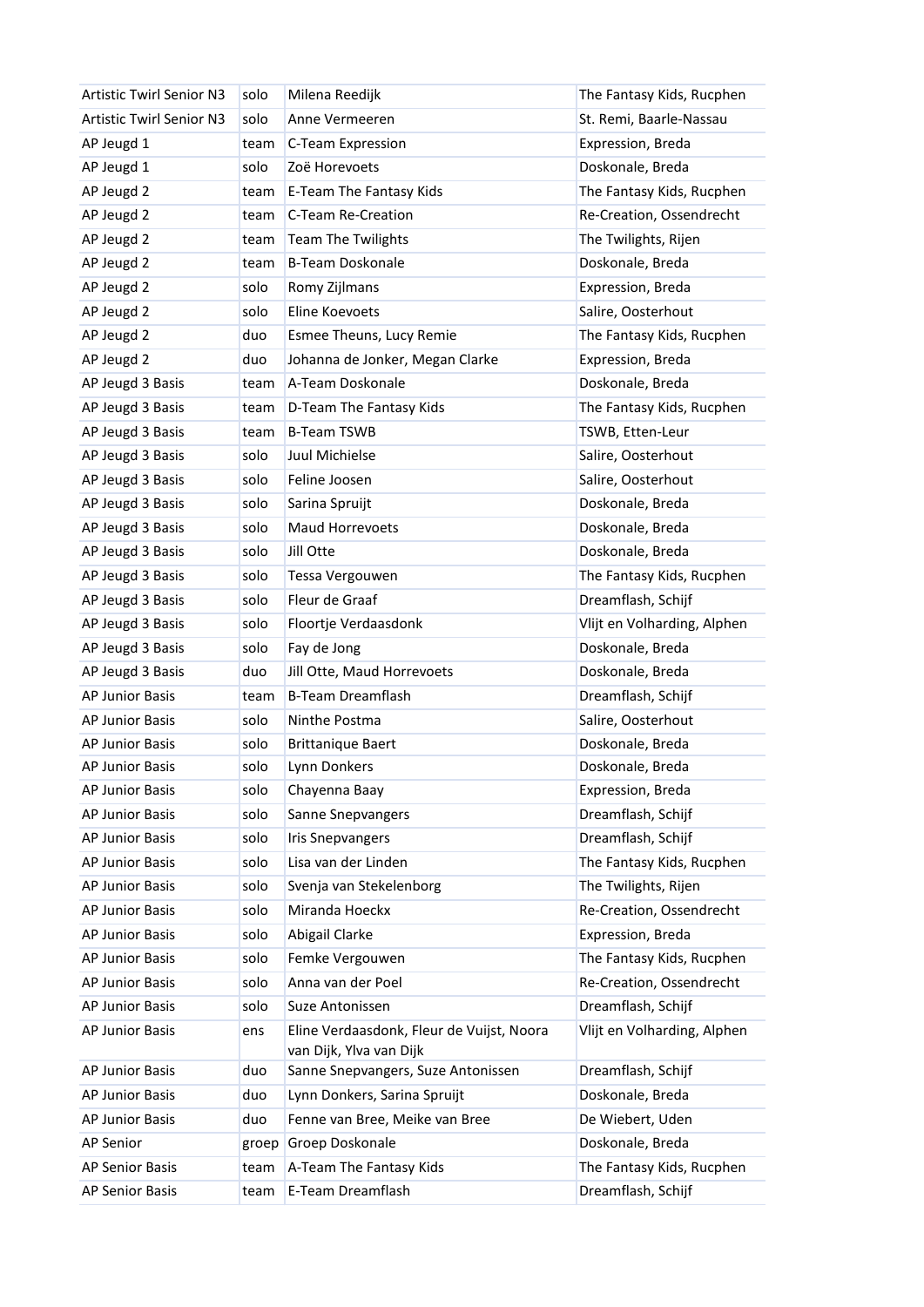| <b>AP Senior Basis</b> | team | A-Team Dreamflash                              | Dreamflash, Schijf        |
|------------------------|------|------------------------------------------------|---------------------------|
| <b>AP Senior Basis</b> | team | A-Team Expression                              | Expression, Breda         |
| <b>AP Senior Basis</b> | solo | <b>Britt Smulders</b>                          | TSWB, Etten-Leur          |
| <b>AP Senior Basis</b> | solo | Annette van Kalmthout                          | The Fantasy Kids, Rucphen |
| <b>AP Senior Basis</b> | solo | <b>Quinty Wintermans</b>                       | The Fantasy Kids, Rucphen |
| <b>AP Senior Basis</b> | solo | <b>Iris Gevers</b>                             | Dreamflash, Schijf        |
| <b>AP Senior Basis</b> | solo | Marieke van Baaren                             | Glitters, Prinsenbeek     |
| <b>AP Senior Basis</b> | solo | Dominique Brouwers                             | TSWB, Etten-Leur          |
| <b>AP Senior Basis</b> | solo | Joëlle Willemse                                | Doskonale, Breda          |
| <b>AP Senior Basis</b> | solo | Elise van Bedaf                                | Dreamflash, Schijf        |
| <b>AP Senior Basis</b> | solo | Charissa Wagtmans                              | Expression, Breda         |
| <b>AP Senior Basis</b> | solo | Christa de Rooy                                | Expression, Breda         |
| <b>AP Senior Basis</b> | solo | <b>Floor Daalmans</b>                          | Re-Creation, Ossendrecht  |
| <b>AP Senior Basis</b> | solo | Linda Timmermans                               | Doskonale, Breda          |
| <b>AP Senior Basis</b> | ens  | Aukje de Rijk, Fenna Gommers, Nikki<br>Gommers | Dreamflash, Schijf        |
| <b>AP Senior Basis</b> | duo  | Anita van 't Hoenderdaal, Deborah Visser       | Salire, Oosterhout        |
| <b>AP Senior Basis</b> | duo  | Esry Zwijnenberg, Quinty Wintermans            | The Fantasy Kids, Rucphen |
| <b>AP Senior Basis</b> | duo  | Amber de Bode, Karlijn van Hoof                | St. Jan, Elshout          |
| AP Senior Midden       | team | Team St. Jan                                   | St. Jan, Elshout          |
| AP Senior Midden       | solo | Leonie Pluer                                   | TSWB, Etten-Leur          |
| AP Senior Midden       | solo | Shalliëne Provence                             | Doskonale, Breda          |
| AP Senior Midden       | solo | Chloë Staes                                    | TSWB, Etten-Leur          |
| AP Senior Midden       | solo | <b>Amber Donkers</b>                           | Doskonale, Breda          |
| AP Senior Midden       | solo | Esry Zijnenberg                                | The Fantasy Kids, Rucphen |
| AP Senior Midden       | solo | Marit van der Linden                           | St. Jan, Elshout          |
| AP Senior Midden       | solo | <b>Milou Rommers</b>                           | Glitters, Prinsenbeek     |
| AP Senior Midden       | duo  | Denise Dank, Femke de Bont                     | Salire, Oosterhout        |
| AP Senior Midden       | duo  | Christel van den Oetelaar, Isaura van der Lee  | St. Jan, Elshout          |
| AP Senior Top          | solo | Femke de Bont                                  | Salire, Oosterhout        |
| AP Senior Top          | solo | Celina van Oorschot                            | The Fantasy Kids, Rucphen |
| AP Senior Top          | solo | Madelaine den Haan                             | TSWB, Etten-Leur          |
| AP Senior Top          | solo | Samantha Aarts                                 | Doskonale, Breda          |
| AP Senior Top          | solo | Denise Dank                                    | Salire, Oosterhout        |
| AP Senior Top          | solo | Elvira Oomen                                   | Glitters, Prinsenbeek     |
| AP Senior Top          | solo | Jay Marchal                                    | TSWB, Etten-Leur          |
| AP Senior Top          | solo | Nienke Simons                                  | Expression, Breda         |
| Freestyle Junior 1 N2  | solo | <b>Tess Moelands</b>                           | TSWB, Etten-Leur          |
| Freestyle Junior 1 N2  | solo | Chloë Staes                                    | TSWB, Etten-Leur          |
| Freestyle Junior 1 N3  | solo | Pien de Jong                                   | St. Remi, Baarle-Nassau   |
| Freestyle Junior 1 N3  | solo | <b>Britt Smulders</b>                          | TSWB, Etten-Leur          |
| Freestyle Junior 1 N3  | solo | Geertje de Jong                                | St. Remi, Baarle-Nassau   |
| Freestyle Junior 1 N4  | team | Team St. Remi                                  | St. Remi, Baarle-Nassau   |
| Freestyle Junior 1 N4  | solo | Svenja van Stekelenborg                        | The Twilights, Rijen      |
| Freestyle Junior 1 N4  | solo | Lieke Hermans                                  | St. Remi, Baarle-Nassau   |
| Freestyle Junior 1 N4  | solo | Lotte Kusters                                  | St. Remi, Baarle-Nassau   |
| Freestyle Junior 1 N4  | solo | Yade Mereboer                                  | St. Remi, Baarle-Nassau   |